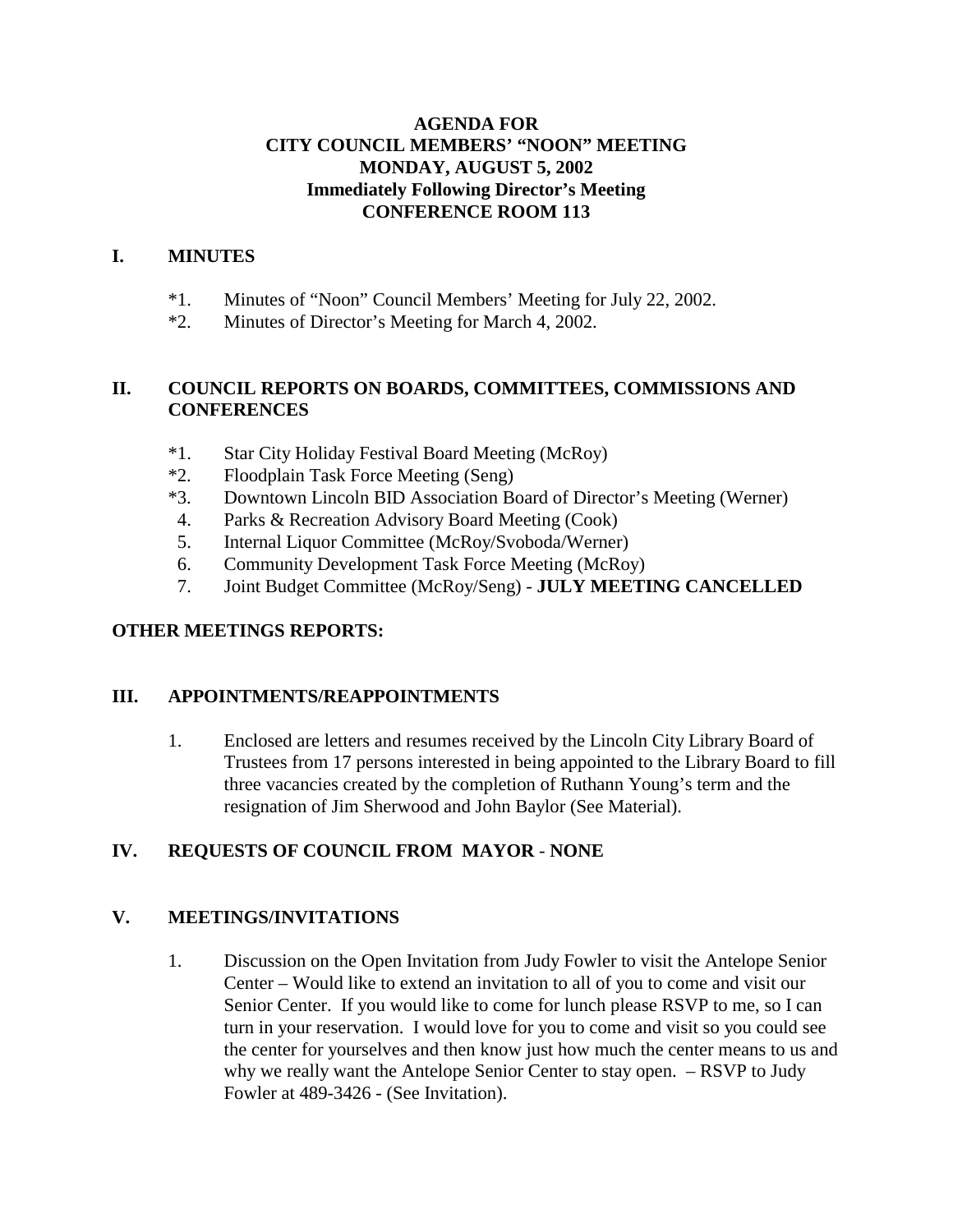- 2. The Lincoln Chamber of Commerce will host its Celebrate Business Luncheon on Tuesday, September  $10<sup>th</sup>$  at The Cornhusker Hotel. This event recognizes local business with such awards as fastest growing business, outstanding minority owned and woman-owned businesses, small business of the year & personal citizenship awards. I invite you to be our guest this event. The reception will begin at 11:15 a.m. followed by the Noon Luncheon/Awards Program. RSVP to Tera Pugh by Friday, August  $23<sup>rd</sup>$  - (See Letter of Invitation and Brochure).
- 3. You're Invited Ventures In Partnerships Fall Kick-Off Celebration and workshops on Thursday, August 15, 2002 from 7:15 a.m. to 12:00 p.m. at Park Middle School, 855 S. 8<sup>th</sup> Street - (See Invitation).

## **VI. MISCELLANEOUS**

- \*1. Discussion on the use of Discretionary Funds (See Attachment).
- 2. Discussion, if necessary, on the upcoming appointments of Council Members to Boards/Committees requiring Resolution. (Council Members received Memo on 7/29/02).
- 3. Discussion on Up-Coming Pre-Council's (See Attachment).
- 4. Discussion on Breastfeeding Kick-Off Award Ceremony Attendance on Tuesday, August  $6<sup>th</sup>$ , wants somebody to go to accept an award. (Requested by Jonathan Cook)
- 5. Discussion on website notification of Handivans available thru StarTran for Budget Hearing Meeting. (Requested by Jonathan Cook) (See Attachments).

#### **VII. CITY COUNCIL MEMBERS**

#### **VIII. ADJOURNMENT**

## **\*HELD OVER FROM JULY 29, 2002.**

ca080502/tjg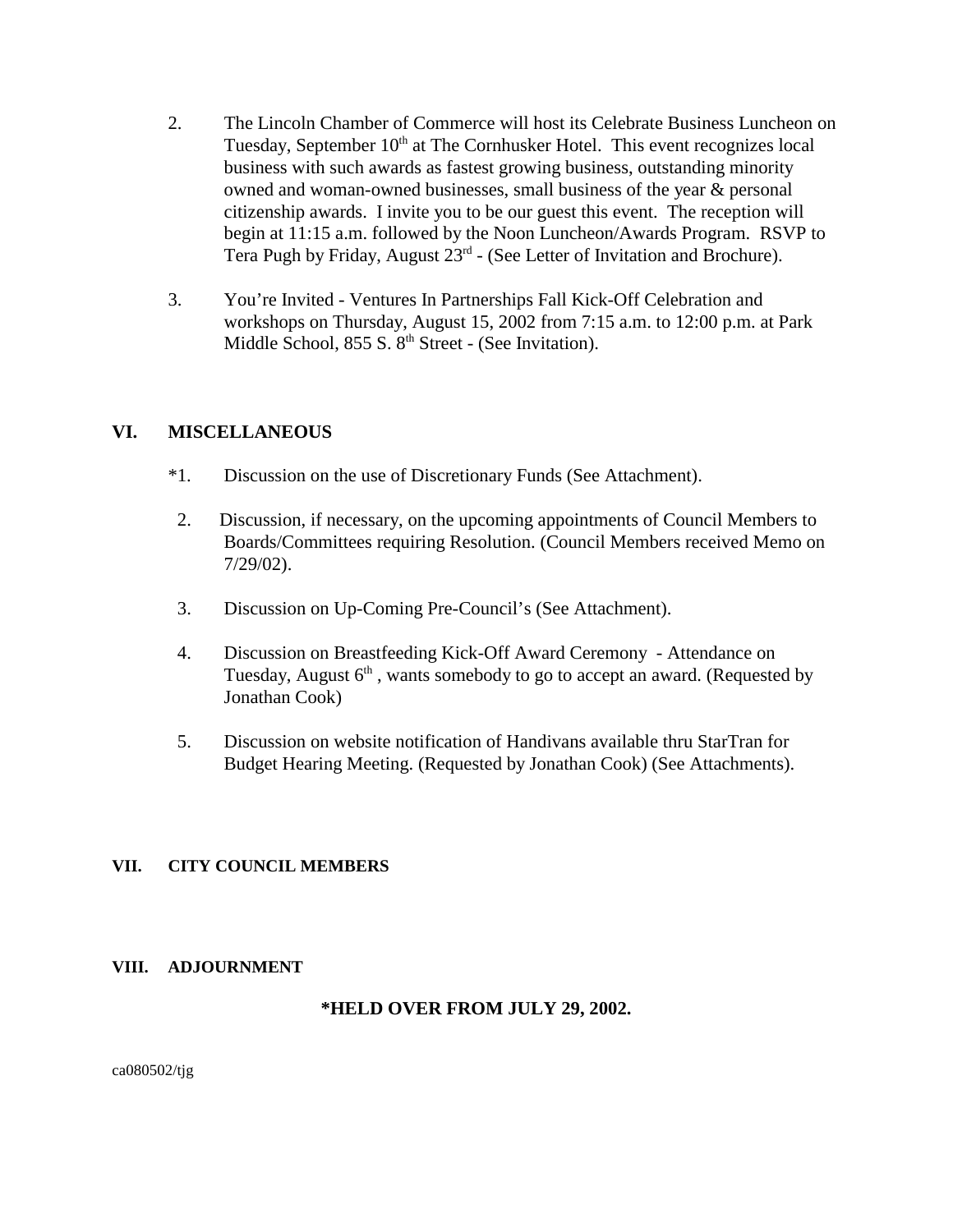# **MINUTES CITY COUNCIL MEMBERS' "NOON" MEETING MONDAY, AUGUST 5, 2002** *CONFERENCE ROOM 113*

**Council Members Present:** Jonathan Cook, Chair; Jon Camp, Vice Chair; Glenn Friendt, Annette McRoy, Coleen Seng, Ken Svoboda, Terry Werner. ABSENT: None

**Others Present:** Mark Bowen, Kent Morgan, Ann Harrell, Mayor's Office; Gary Lacey, County Attorney - attended briefly; Don Herz, Finance Director, attended briefly; Bruce Bohrer, Lincoln Chamber of Commerce; Dana Roper, City Attorney; Joan Ray, Council Secretary; Darrell Podany, Aide to Council Members Camp, Friendt and Svoboda.

## **I. MINUTES**

- \*1. Minutes of "Noon" Council Members' Meeting for July 22, 2002.
- \*2. Minutes of Director's Meeting for March 4, 2002.

\* Carried Over from August 29, 2002 Agenda

Chair Jonathan Cook requested a motion to approve the above-listed minutes. Ken Svoboda moved approval of the minutes as presented. The motion was seconded by Coleen Seng and carried by unanimous consensus, for approval.

# **II. COUNCIL REPORTS ON BOARDS, COMMITTEES, COMMISSIONS AND CONFERENCES -**

\*1. STAR CITY HOLIDAY FESTIVAL BOARD (McRoy)- No Report

\*2. FLOOD PLAIN TASK FORCE (Seng) - Ms. Seng reported that the Task Force was still patiently waiting for information from the Corp of Engineers. Some information has been received on Dead Mans Run.

Mr. Gary Lacey, County Attorney, came into the meeting, interrupted Ms. Seng, and asked Council Members if they were going to keep the School Resource Officers in the budget. Mr. Svoboda indicated that the issue was still under debate. Mr. Cook suggested that Mr. Lacey read the Council's insert in the paper today. Ms. Seng explained that they had put the item back in the budget, but there will be a formal vote on it on August  $12<sup>th</sup>$ . Mr. Cook explained that the insert indicates Council's intent to restore various items, if the funding works out with negotiations with unions and the schools.

Ms. Seng continued, noting that Public Works had been really upset with the Corp, so the Mayor tried to intervene and get some information coming back a little quicker. At the next meeting we will have the economic study which ties in with Dean Man's Run. We will also be receiving information on Beals Slough. The time-line was revised and that was about the extent of the meeting. They're doing the work they're supposed to do.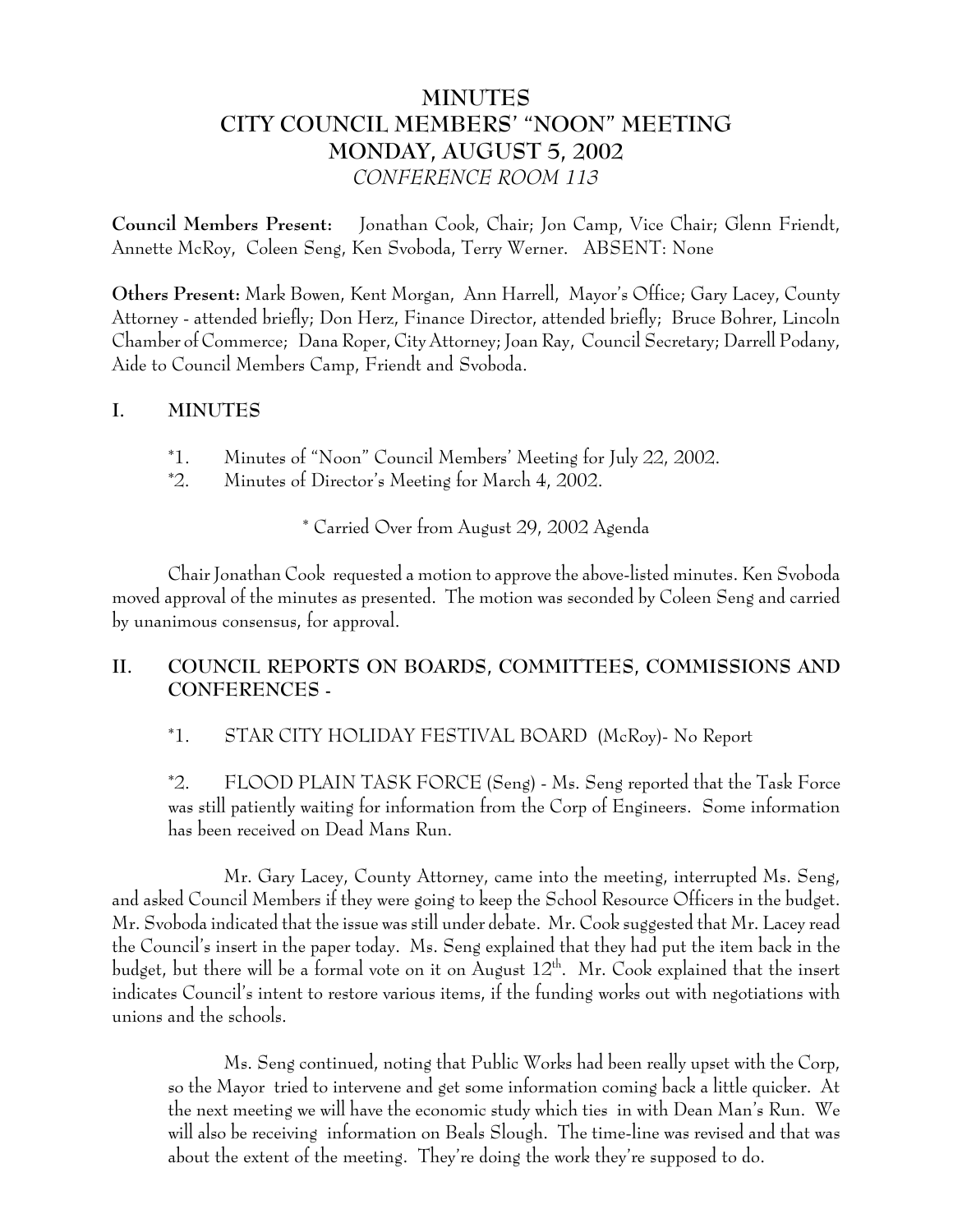\*3. DOWNTOWN LINCOLN BID ASSOCIATION BOARD OF DIRECTORS MEETING (Werner) - Mr. Werner reported that most of the meeting was taken up by Bill Johnston's power point presentation on the technology group, which was interesting. The Board expressed an interest in being a part of future progress. Mr. Werner thought, in agreement with the Board, that they are a nice fit.

Mr. Werner continued, stating that the Board requested that he report (this was prior to the Aging Department concerns) ... so he gave pictures that Council had received and gave them an update on that.

There was a July Jamm report, prior to the event. All indications are that it was successful. The developer of the University Towers gave an update on that project.

Mr. Werner reported that Mr. Morgan had given a talk on impact fees. The Board had wanted to be more involved in that, and Kent had suggested studies, in smaller groups, and then getting the information back to the Board

4. PARKS & RECREATION ADVISORY BOARD (Cook) - Mr. Cook reported that they had discussed the 'golf problem'. Some courses have their own wells and, therefore, water regularly and keep their fairways green, whereas public courses are turning brown. Mr. Friendt asked if all City Courses were on City Water? Mr. Cook stated that most of them are. Discussion continued regarding the fairness of private wells being allowed to water, even though the water is coming from the same aquifer from which the City's courses, (which are under the mandatory water restriction program), take their water. The private wells would have as much impact on the watertable as City water usage. Mr. Bowen stated that the drinking water aspect is the main concern of the City's restriction. Their well water is not potable. It was noted that it would not be a depletion of the City's domestic water. Mr. Werner felt it is everybody's water. Mr. Svoboda noted that, in the global scheme of things, that would be true.

Ms. McRoy requested that the Administration investigate and see if the private well water was coming from the same watertable. If so, perhaps some restrictions should be imposed. Mr. Bowen stated that he would confer with Mr. Roper to see if the City would have control to that extent. Council Members thought the private well user would want to comply if for no other reason than public perception. Mr. Bowen, after speaking with Mr. Roper, stated that the City would have to demonstrate evidence that use of the private well water was impacting the City's ability to provide City Water. It was determined that, at this point, it wouldn't be worth the hassle to pursue this.

In a final word, Mr. Roper indicated that the owners of private wells were not affected by the Executive Order issued regarding water conservation. The Executive Order applies only to Lincoln Water System water. If someone has a private well, and there are 115 of them in the City of Lincoln, they are exempt.

Mr. Cook continued his report, stating that they had also discussed the City's Internet use policy at Community Centers. The Board approved a fairly restrictive policy regarding what content was allowed. They have approved filtering; if anything inappropriate for children comes up, adults are supposed to let the Center Staff know about it. They adopted a "zero tolerance" policy. They felt this was very different from what the public libraries do. The libraries would be places to go for research and where adults would go to get internet access. This policy was passed, contingent upon the approval of the City Attorney.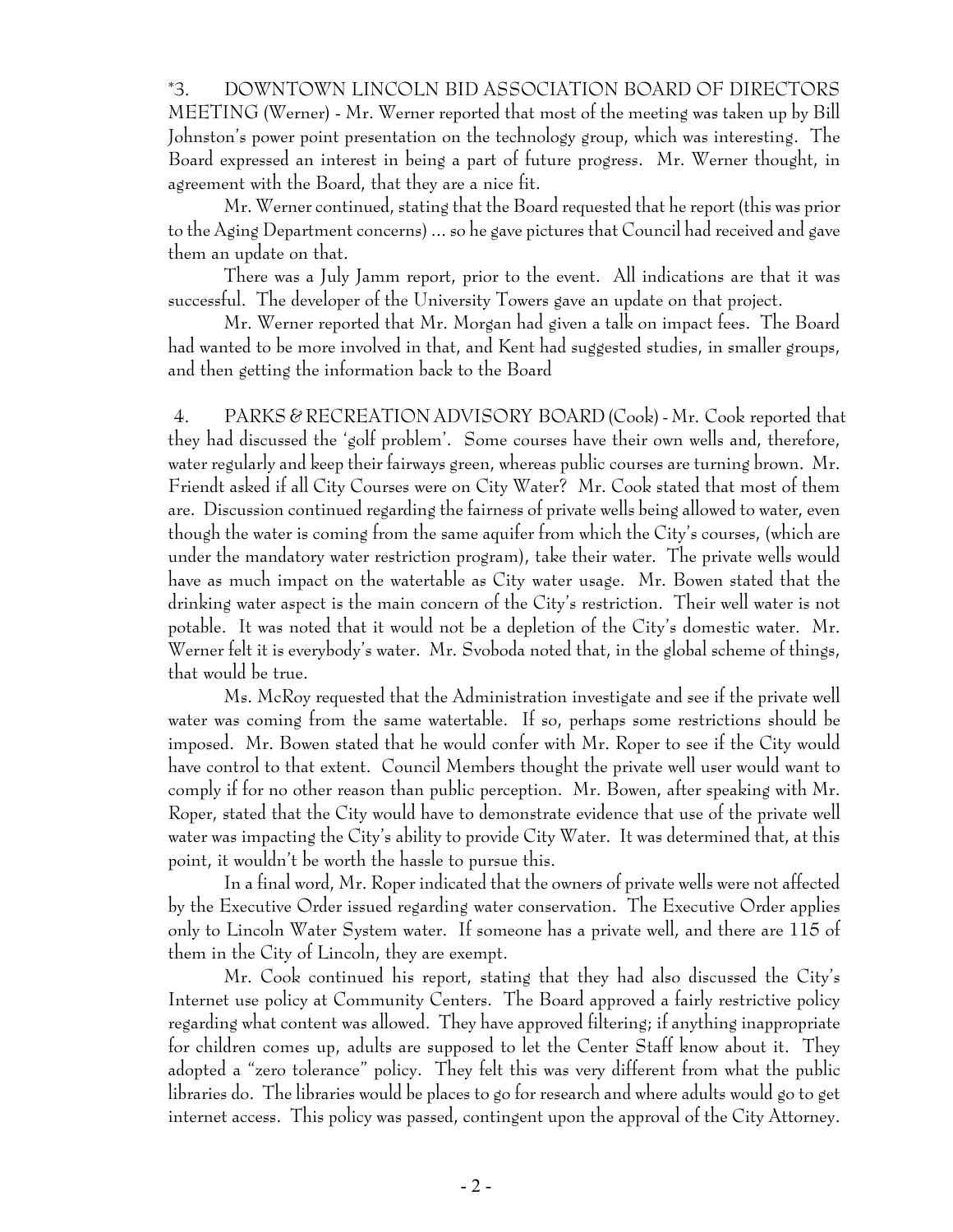Mr. Cook reported that some rental fees for some of the Centers were adjusted. He noted that there had also been some concern about student member recruitment. He stated that there were no students this time around on the Board. Perhaps the recruiting effort needs to start a little earlier in the year.

He informed the Council that there would be an October Retreat of the Parks & Rec Advisory Board. This will be held Thursday, October 3rd at Noon at the Highlands Golf Course Clubhouse. There had been an update on the Holmes Lake Watershed Renovation project. The Antelope Triangle resolution was passed which gave specific approval to certain items while leaving other things as items for continued discussion.

He indicated that that was the extend of the meeting, noting that at the next meeting the sidewalk space ordinance might be discussed, even though it has been discussed in the past. After having additional information compiled on this, there will be a more thorough report on the Boards recommendations on that issue.

 5. INTERNAL LIQUOR COMMITTEE (McRoy/Svoboda/Werner) Ms. McRoy reported that she had a copy of the letter being sent to Mr. John Seltzer of Mickey's Irish Pub. She reported that he had been called in to the ILC meeting to discuss his advertising and business practices. He did come in, but Ms. McRoy was not sure that he "got it", noting that she felt he was somewhat arrogant with a "don't care" attitude. But, we've asked him to retrain his staff and himself, and to provide closer supervision of the sale of drinks to individuals. Captain Cita pointed out some of his "riskier" business practices. After he has implemented these guidelines, he is to report back to the ILC - in sixty days.

Ms. McRoy added that another item discussed had been the issue of grandfathering. When the Responsible Hospitality Training went into effect, there were locations that were grandfathered in. - exempting them from training requirements. Now, we will be going back to look at those locations. If they have violations, we will require them to take the current training.

 6. COMMUNITY DEVELOPMENT TASK FORCE (McRoy) Ms. McRoy reported that the first thing the Chair, Jon Carlson, said to her was that she "classed" the place up, in comparison to Mr. Cook's usual appearance at the meeting. [Laughter] She noted that the agenda had been short and the meeting lasted only 45 minutes. There were some materials passed out and she noted that she would pass that information on to Jonathan's successor.

They're working now on a new housing development with Nebraska Housing Trust. The development is located at Southwest  $12<sup>th</sup>$  Street.

They elected new officers. Jon Carlson is the Chair and John Carter is the Vice-Chair

 7. JOINT BUDGET COMMITTEE (McRoy/Seng) - *JULY MEETING CANCELLED* **-** Ms. Seng noted that the meeting would be held this coming Friday rather than last Friday**.**

\*Carried Over from July 29, 2002 Agenda

.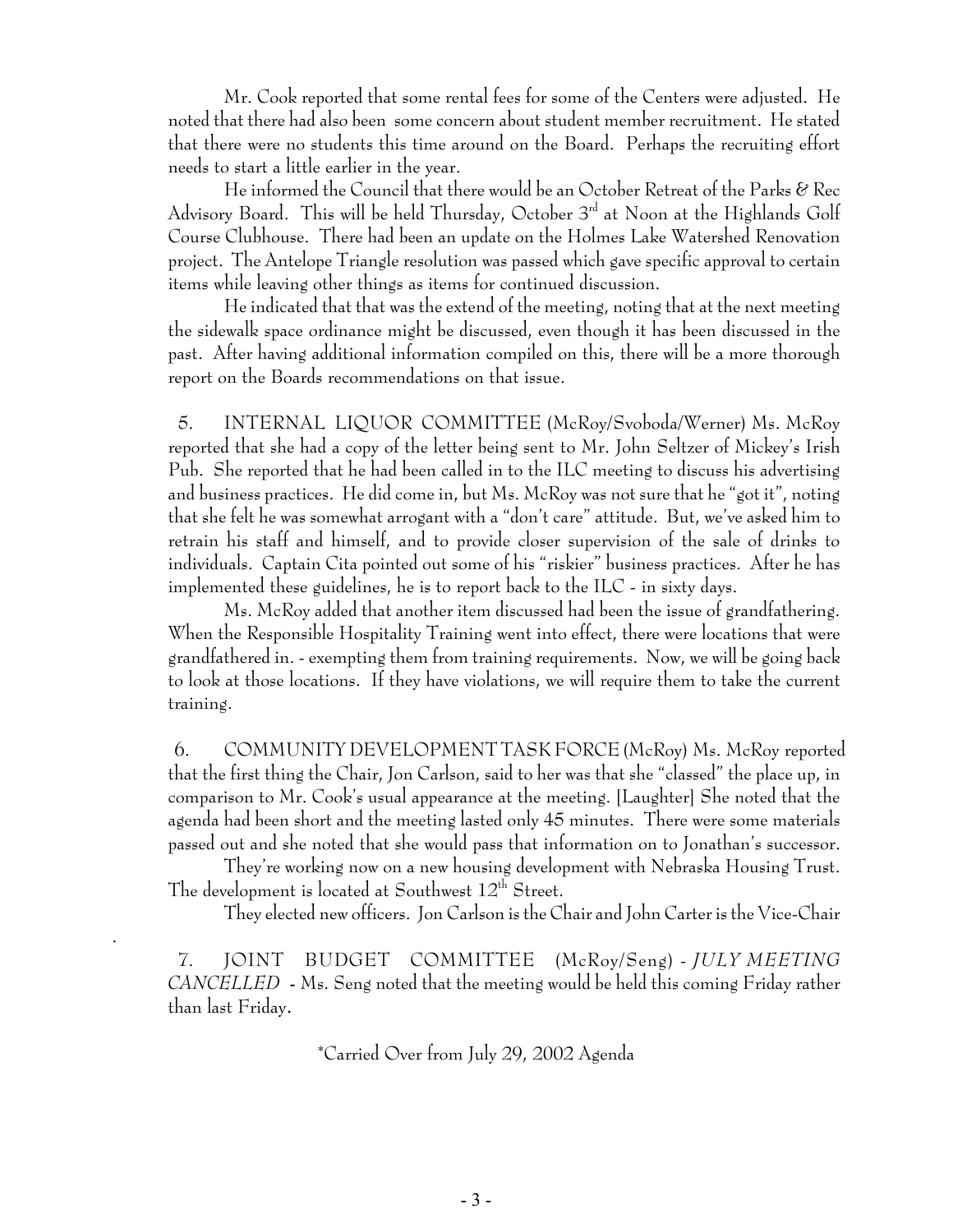OTHER MEETINGS - Ms. Seng reported that she had attended another meeting with the Havelock community which had been called to discuss their re-development plan. Most of the time was spent on the park. T.I.F. dollars are being utilized for that development. The park will be developed in three phases as the funds are available. Mr. Friendt asked if this was an allocation of the community's taxes, designated by the community? Ms. Seng answered that the group has to decide what they want the money spent on and this was their first priority. There will eventually be other priorities that will be addressed as the time comes.

Mr. Cook reported on the Side-Walk Space meeting. He noted that he felt it had been very successful. There was a good turn-out with all Council Members having attended, except for Ms. Seng who had been out of town. He felt the turn-out and feed-back had been very good. There will be a report submitted after the information is compiled and distributed. Mr. Cook passed out to the Council Members re-formatted informational sheets from the meeting.

The meeting and resulting input will be discussed at the next Mayor's Neighborhood Roundtable meeting. There will be an opportunity to submit comments there; then a draft version will be drawn up taking into consideration all the comments we get back from everyone. Then the P&R Board will meet the first Thursday of next month and the Neighborhood Roundtable the second Thursday. Mr. Cook wanted to have material ready to take to both of those bodies. Depending on the comfort level of these bodies and the Council, it might be something that can be brought forward.

Council discussed details of the meeting and many of the issues that were brought forward, noting that the information had been instructive and helpful, including the differences between median landscaping standards and the standards for sidewalk right-of-way landscaping. Council agreed that there should be a consistency between the two standards, with the City setting an even higher standard for itself than that to which the public would be held. Council also agreed that safety should be the major consideration in the final decisions.

- **III. APPOINTMENTS/REAPPOINTMENTS** Library Board Appointments. There are three openings to be filled: One 1-year term; one 2-year term and one 7-year term. Mr. Cook asked if any of the Council Members had had an opportunity to review the Library Board's recommendations? After a lengthy discussion, it was determined that the Council would require more time to study the resumés and to determine a more explicit understanding of the current Board's make-up. Then in two weeks, Council would vote on candidates to fill the three positions. (It was noted that the use of City letterhead by one of the applicants to submit a résumé for the position was inappropriate)
- **IV. REQUESTS OF COUNCIL FROM MAYOR** Mr. Bowen stated that what he had was more of a coordination comment than a request. He explained that the Police Union would be contacted for discussion next Tuesday. The Budget Office had put together the numbers for the Council Members who planned on attending. Mr. Bowen had also asked Steve Hubka to put together his "best guess" about other things that may come up that have been done by other unions that they may be aware of and would cross out at the meetings. Mr. Bowen requested time to get together with Council Members after they have had time to look this over, in order to get their input.

Mr. Bowen also passed out the EMS reports as submitted by Don Herz, Finance Director.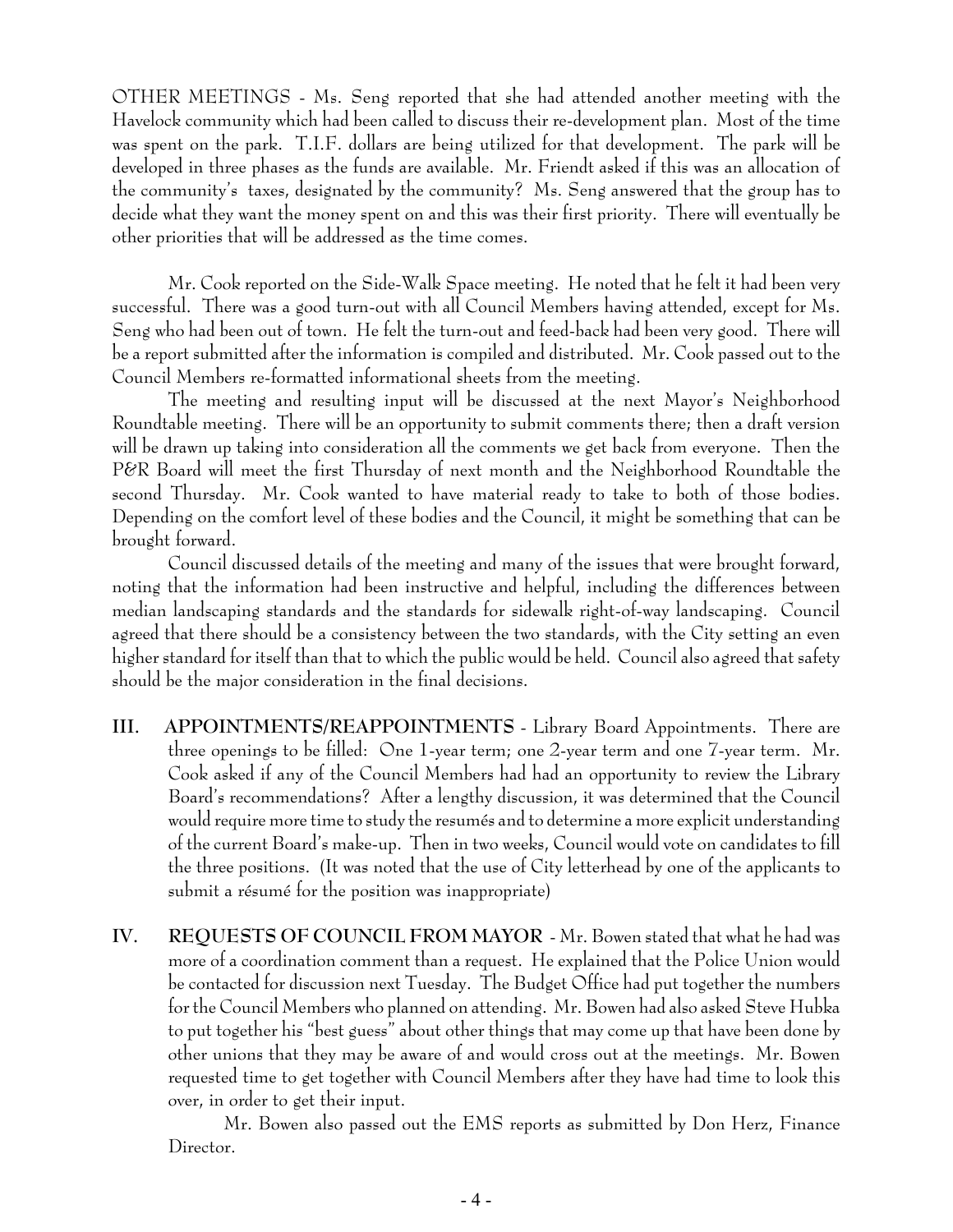Ms. Seng commented that she had told Kent last week that she was very uncomfortable about Council Members going to this Union meeting without Personnel Department representation. She felt it was a dangerous thing to be doing. Mr. Friendt asked why she felt it was dangerous. She indicated that she did not think the Council Members would have the answers to anything and she thought that someone from Personnel should be there. Mr. Cook stated that if the Unions are saying they don't want anyone from the Administration.... He asked if it would be possible to have Personnel available by phone easily...if answers were needed, would they be right there waiting by the phone while the meeting is going on. Mr. Bowen stated that he would suggest that they could have someone right outside the door - available for answers or clarification on any issue. Mr. Bowen felt that something will pop up and there will be a need for an answer or for a clarification.

Council discussed these concerns and the outlined ground rules for the meeting, as well as concessions that will or will not be brought forward or accepted. The SROs were the main concern mentioned by all of Council, even though, they believed, the rank-and-file officers were not in favor of the program.

## **V. MEETINGS/INVITATIONS** - Noted Without Significant Comment

## **VI. MISCELLANEOUS** -

\*1. Discussion on the use of Discretionary Funds. This was addressed because of concerns about Mr. Cook's use of his Discretionary Funds to help in extending Irvingdale Pool hours. There had been concerns expressed regarding the media reporting of the use as a direct personal donation from Mr. Cook. Mr. Cook indicated that he had been very explicit in his comments to the media that the money had come from his Council Office "Research/Constituent Services" money which Council Members have the discretion to use as they see fit in that context.

Discussion ensued. It was noted that there had been no exact guidelines laid out for the use of the funds. Mr. Roper has indicated that the only restriction for the use of the funds, that he was aware of, would be that the money used must be spent on projects the City would or could, itself, fund. The money couldn't be used to donate to a charitable group; but if there were other things that the government itself could do if it chose to, the money could be spent for that project. Mr. Cook noted that the pool hours extension would clearly fall within that criteria. It was noted that when the funds were set up, there would be broad flexibility in their use.

Mr. Svoboda felt it was a matter of public perception. He felt the amount donated was a bit excessive, suggesting that a match of the funds raised might have been more appropriate. He noted that the public he had heard from noted that this was just another case of `the same old thing'. If the City wants something, they always find a pocket somewhere in City government. If you want a ball diamond, sure, we can build it with money taken from Public Works - that's the same thing they were comparing it to. Yes, we don't have money to fix our streets, but \$12,000,000 was found to build a baseball diamond. We had to close pools in order to relieve a budget crises, yet there was \$5,000 that was found...tax dollars....that went toward that.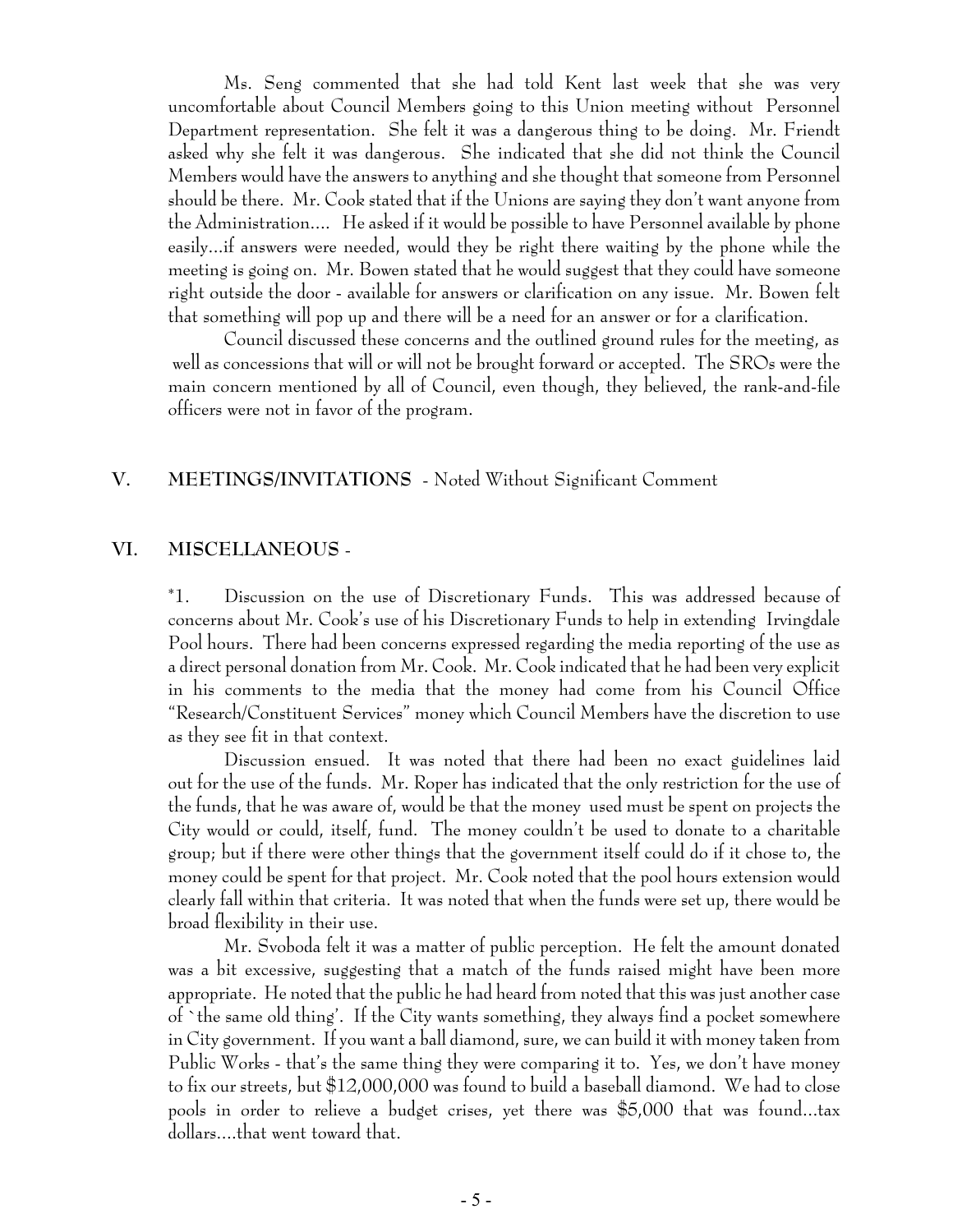Mr. Friendt offered that he had heard that other pools didn't get saved. Ms. McRoy noted that her constituents had asked if she was going to save the Air Park Pool. She had answered that there was no staff available to operate it, or she would try to save the pool. Mr. Cook noted that they did raise \$10,000, separately for two other pools...so that money is going there.

He stated that this particular case was a pool in his district, but it was also a pool that these kids had worked hard to raise money for already...so it looked like they had gone to considerable effort. The amount was that necessary to keep it open the full pool hours to the end of the season. Mr. Cook stated that he couldn't say whether it *should* have been just a match of funds or funds needed to actually do the job. He noted that he had saved that money up over all the years that he had been on the Council, since the Discretionary Funds had been initiated. Mr. Friendt was surprised that the discretionary funds rolled-over. Ms. Seng reported that her funds have already been ear-marked for the Parks Department use. She commented that it would be dedicated to trees, and trees, and trees.

Discussion continued briefly regarding the appearances that Council's uses of their discretionary funds might evoke. Mr. Cook felt it was wrong to make tiny little budget cuts that effect services to the least of the citizens...in this case the children who use the Irvingdale pool...while finding funds to finance giant project elsewhere He felt his use of the funds to save that pool from an arbitrary budget cut was appropriate.

Mr. Friendt commented that if the funds are discretionary and the use did fit within the guidelines that Dana provided, then having been duly noted, unless changes to the guidelines were to be proposed, this concern should be set aside and Council should move on to another topic.

 2. Discussion, if necessary, on the upcoming appointments of Council Members to Boards/Committees requiring Resolution. - *Appointments approved as prepared by Council Staff. Mayor's Office given an update of the appointments/resolution list [Appointment and Re-Appointment Resolution Requests delivered to City Clerk on this date showing:*

 *Appointment of:* Glenn Friendt *to a One Year Term on the Community Development Task Force (Term to Expire: 08-31-03)*

*Re-Appointment of* Jonathan Cook, Glenn Friendt and Coleen Seng *to the Railroad Transportation Safety District (One Year Terms to Expire on August 31, 2003*)

*Re-Appointment of* Annette McRoy *to the Joint Budget Committee (Two Year Term to Expire on August 31, 2004)*

3. Discussion on Up-Coming Pre-Council's. *Carried over to August 19th "Noon" Meeting*

 4. Discussion on Breast Feeding Kick-Off Award Ceremony - Request for Attendance of a Council Member on Tuesday, August  $6<sup>th</sup>$  at 9:45 - 10:30 a.m. in the Council Chambers to accept an award for the City's encouragement and promotion of breast feeding. (Discussion requested by Jonathan Cook) *Because of his association with the Lincoln/Lancaster County Board of Health, Ken Svoboda will attend and accept the award on behalf of the City Council.*